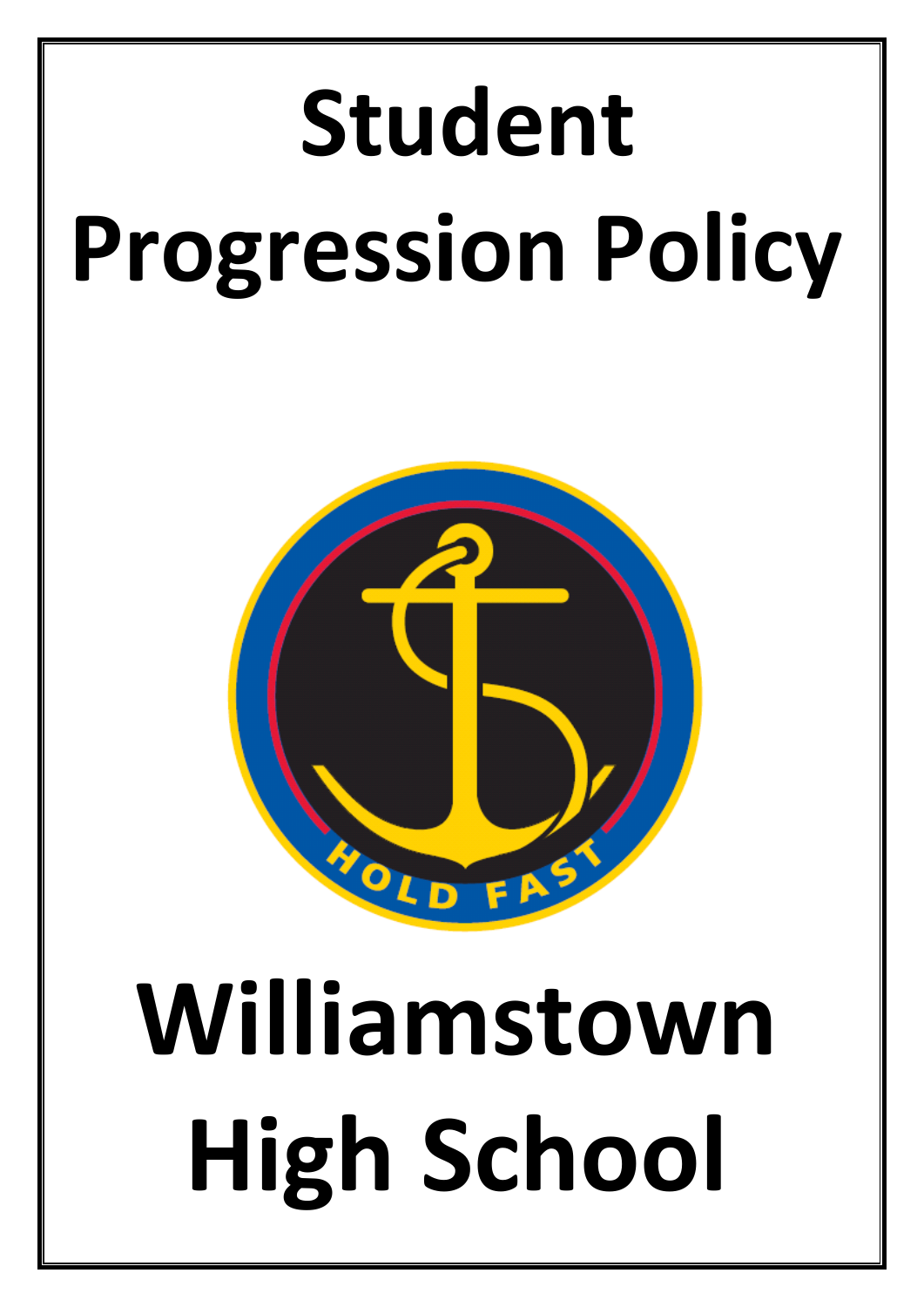# **At Williamstown High School We Value:**

- Excellence and creativity in our achievements and ambitions.
- Integrity and honesty in our actions and relationships.
- Diversity in our curriculum, in each other and in our community.
- Strong and open communication between our school and our homes, and between our teachers, our students and our families.
- A commitment to social justice and a passion to protect and improve our environment and our community

# **Rationale**

All students who are enrolled at Williamstown High School are expected to meet the academic commitments required of them in terms of **Achievement, Attitude** and **Attendance**. The school has a formal process to ensure that all students attain the requisite level.

*(The necessary skills and knowledge will vary for each year level and does take into account the circumstances of individual students).*

#### **Purpose**

- To clearly establish the School's expectations of student performance to students, parents, teachers and the wider school community.
- To encourage, motivate and support students to maximise their learning opportunities and achievement.
- To identify students who are jeopardising their academic progress based on their Achievement, Attitude and Attendance.
- To minimise students being deemed "At Risk" by ensuring effective working partnerships between all members of our school community.
- To implement the appropriate support mechanisms that will be put in place to enable ongoing success for individual students who are not maximising their learning opportunities. Support for these students is outlined in the relevant AEN, Literacy and Numeracy policies. This includes differentiation of assessment to measure adequate growth rather than attaining a set minimum standard.
- To ensure that students who do not meet the expectations of the appropriate support mechanisms will be referred to a Student Progression Panel.
- To discuss and determine the appropriate recommendations and review relevant improvement plans that have been put in place for individual students by Student Management Leaders and other support mechanisms. Students who are repeatedly identified as jeopardising their academic progress based on Achievement, Attitude and Attendance data will have to meet with the Progression Panel. The panel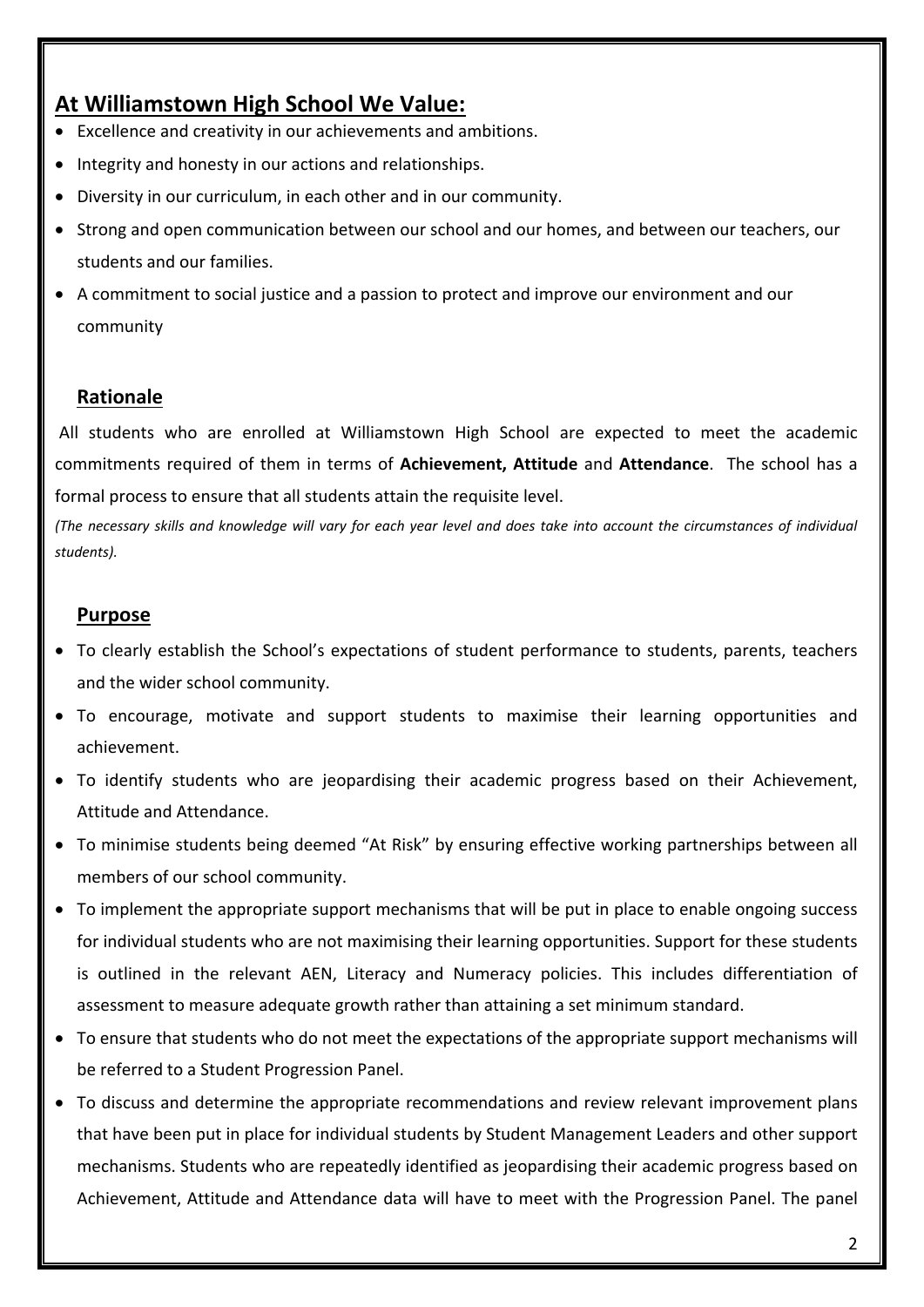will look at all improvement strategies that have already been put in place before making further recommendations.

• To allow the Progression Panel to review all information and make recommendations to the College/Campus Principal.

#### **Requirements:**

**Attendance:** Students should be aiming for 100% attendance and this is the school's expectation. Students are required to attend a minimum of 90% of timetabled classes over a semester, consistent with the school Attendance Policy (Refer to the Williamstown High School Attendance Policy).

**Year 7 and 8:** The expectation will be that all Year 7 and 8 students will progress to the next year level. In the exceptional circumstances where there has been little or no evidence of student progress based around the areas of Achievement, Attitude and Attendance, cases may be referred to the Student Progression Panel.

**Year 9 to Year 10:** To successfully complete Year 9, students must show progress in terms of their learning and must meet performance standards in the area of Achievement, Attitude and Attendance. Students who do not meet these requirements will be referred to the Student Progression Panel.

**Year 10 to Year 11:** In order to progress to Year 11, VCE, VET and VCAL, students must satisfactorily complete 75% of subjects/units undertaken in Year 10, including at least one semester of English. Students must show progress in terms of their learning standards and must meet performance standards in the area of Achievement, Attitude and Attendance. Students who do not meet these requirements will be referred to the Student Progression Panel.

**Year 11 to Year 12:** In order to progress to Year 12, students must satisfactorily complete 75% of subjects/units undertaken in Year 11, including at least one unit of English. Therefore students in Year 11 are required to complete 9 out of 12 units.

Students who do not meet the above requirements will be referred to the Student Progression Panel.

# **Implementation**

I. At each year level there are a set of standards /criteria to assess satisfactory performance. This criteria may be modified for students who have been formally identified as requiring further support because they are either funded for 'Additional Learning Needs' or have been identified as greater than two years behind their peers and placed on an Individual Learning Plan (ILP) for Literacy and Numeracy. Any modified assessment will be indicated on reports for parents.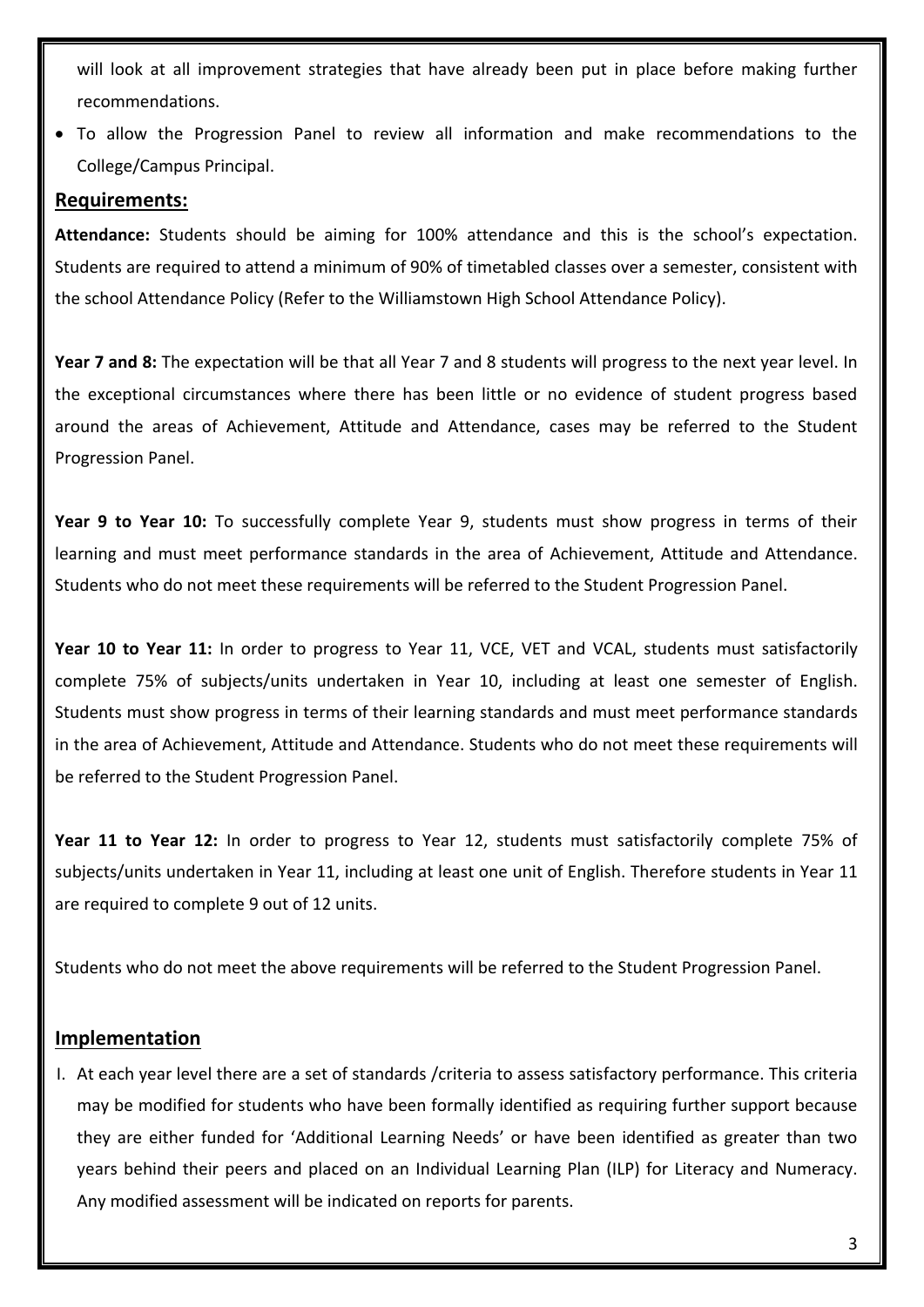- II. Systems will be set up to identify and support students who are identified as jeopardising their academic progress and not meeting the expected performance standards. Students who are identified as being two or more years behind in the middle years will be placed on an Individual Learning Plan (ILP) in the areas of Literacy or Numeracy where they are behind.
- III. The school will work collaboratively with the student, parents/carer and the wider community (when appropriate) to implement a range of effective mechanisms to maximise and support opportunities for all students at WHS.
- IV. This policy articulates the clear role, responsibilities and processes for all students, parents/carers and staff.

# **Specific Roles and Responsibilities**

### **Students**

- a) To adhere to the Williamstown High School Attendance Policy.
- b) To adhere to the high expectations based around Achievement, Attitude and Attendance.
- c) To work to achieve expected learning outcomes.
- d) To apply themselves to their studies in a productive and proactive manner by being punctual, being prepared and being an active learner in the classroom.
- e) To uphold the Positive Behaviour Support expectations of Be a Learner, Be Respectful and Be Safe.
- f) To actively engage and participate in the development and implementation of the relevant improvement plans devised through the Student Progression Policy process.

#### **Parents**

- a) To adhere to the parent responsibility outlined in the Attendance Policy.
- b) To support their child in achieving their full learning potential.
- c) To actively engage and support their child and the school in the development and implementation of the relevant improvement plans devised through the Student Progression Policy.

### **Staff**

### **Classroom Teachers**

- a) To provide students with clear expectations and understanding of the requirements of the subject.
- b) Monitor and maintain accurate and up to date records of student attendance and achievement. This includes logging reports on SMT.
- c) Communicate to parents as soon as a student is identified as potentially being "At Risk" in the subject based around Achievement Attitude and Attendance.
- d) At specific intervals, assess students against Achievement, Attitude and Attendance, using the allocated reporting database.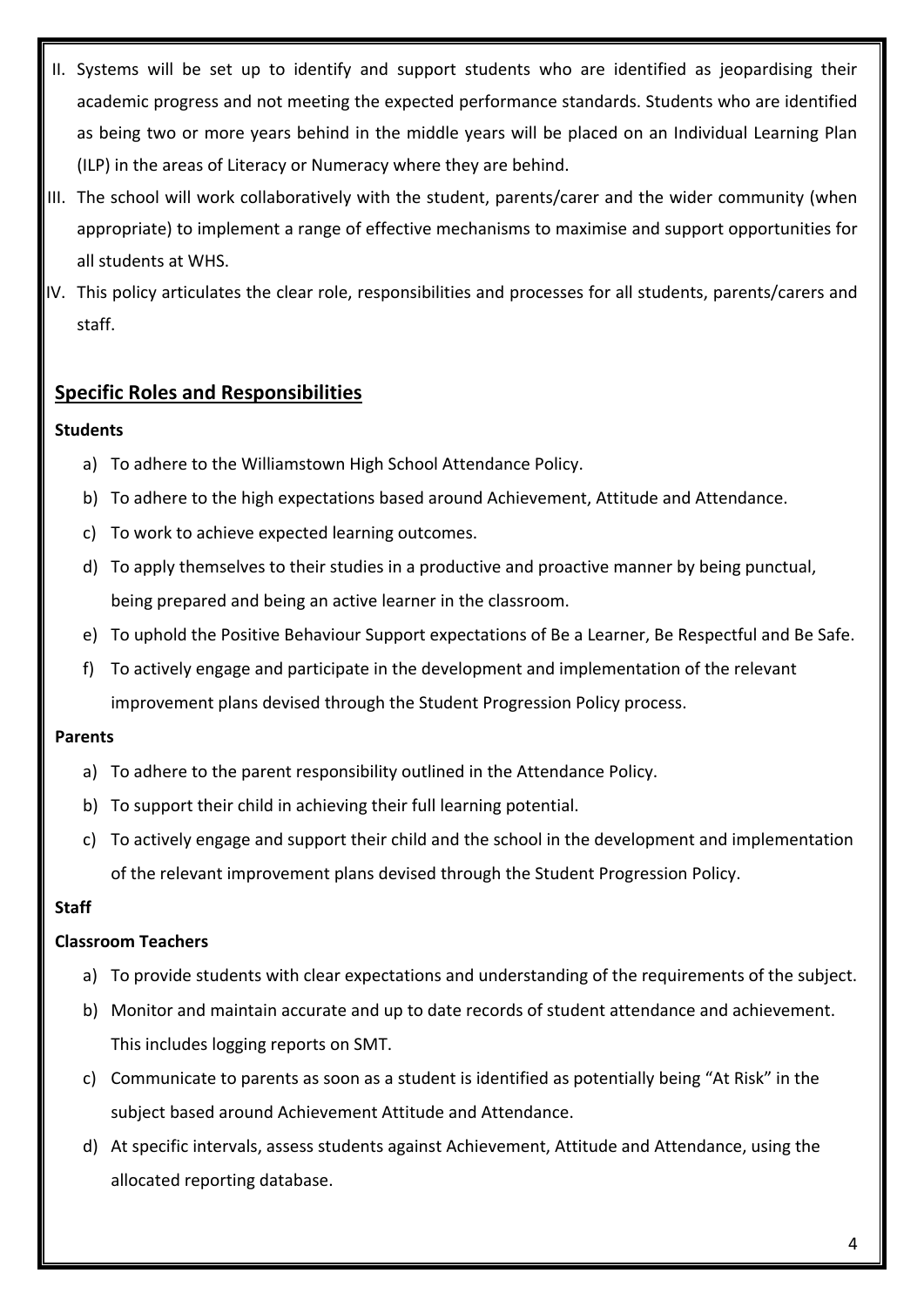- e) Provide further information and feedback to the relevant Student Management Leader in relation to why the student is not meeting the Achievement, Attitude or Attendance requirements.
- f) May be required to take on a role on a Student Progression Panel.

#### **Student Management Leaders (SML)**

- a) Obtain further information from relevant classroom teachers in relation to why the student is not meeting the Achievement, Attitude or Attendance requirements.
- b) Contact parents and notify students who have been identified as jeopardising their academic progress due to being at risk.
- c) Liaise with previous Year level Student Management Leader, Welfare and Transition Coordinators to establish educational progress from previous years if applicable and current support that may be in place.
- d) Discuss and devise the appropriate improvement plans and strategies with relevant parties. This can include the following: attendance improvement plans, individual learning plans or behaviour management plans.
- e) Document appropriate improvement plans, including review dates and timely feedback to parents.
- f) Support and monitor the progress of students at risk through liaison with Home Group Teacher, Student Engagement and Wellbeing Leader, Student Welfare Coordinator and Assistant Campus Principal.
- g) Refer to the Student Progression Panel once all avenues have been investigated, and the student still does not meet the requirements for progression.
- h) Play a key role on the Student Progression Panel.

#### **Student Engagement and Wellbeing Leader**

- a) Ensure that the Student Progression Policy is evident and understood by students, staff and parents.
- b) Collate the data to identify students who are jeopardising academic progress. (See implementation process).
- c) Support Student Management Leaders in monitoring student data based around Achievement, Attitude and Attendance at each year level.
- d) Work with Student Management Leaders to implement the appropriate improvement plans for students who are identified as jeopardising their academic progress.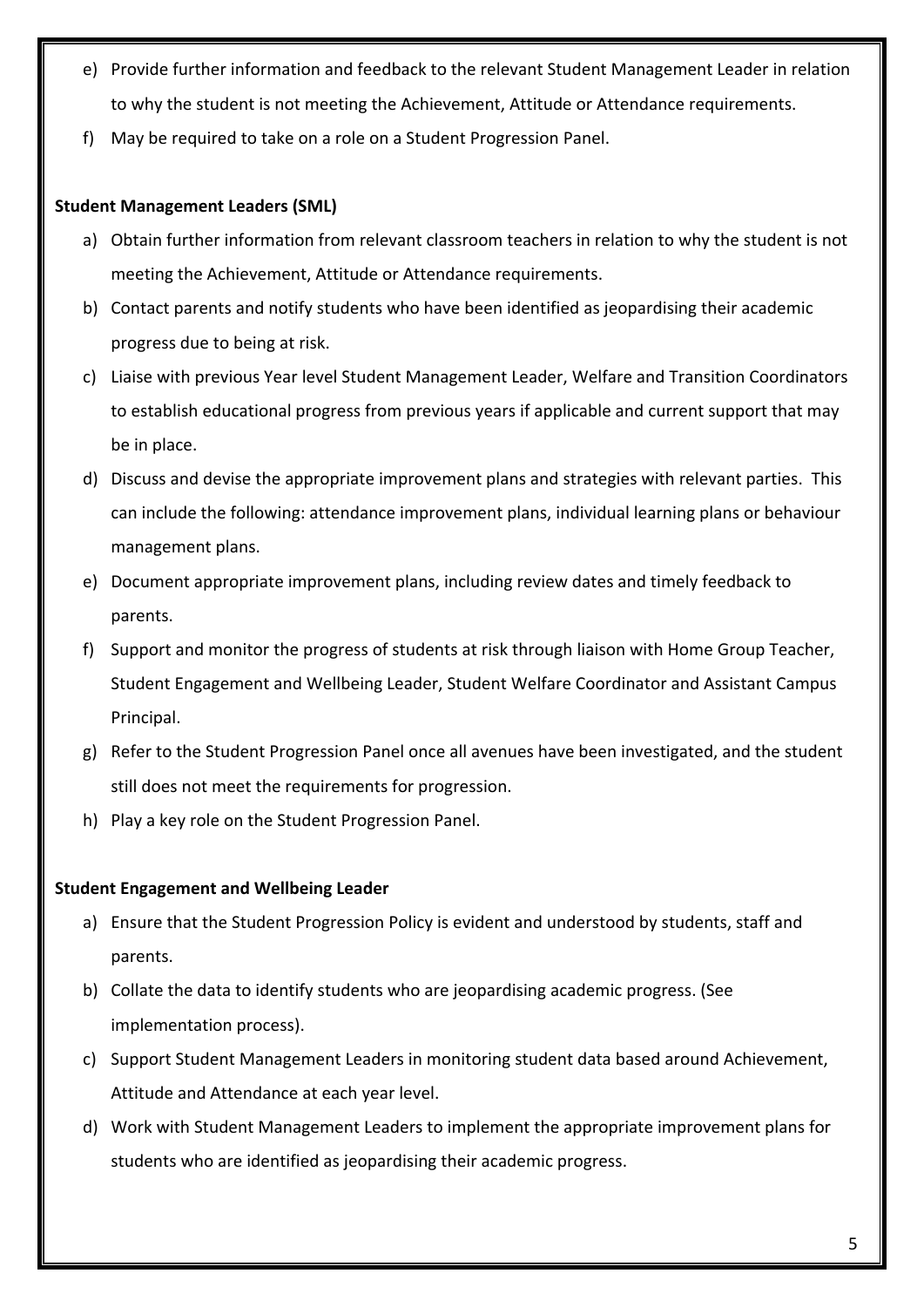- e) Support teachers and Student Management Leaders in the implementation of Student Progression Policy and procedures.
- f) Responsible for organising each of the campus based Student Progression Panels.
- g) Required to take a role on a Student Progression Panel.

#### **Student Welfare Coordinator**

- a) Support all staff in early intervention of all "At Risk".
- b) Regularly support students who are at risk and implement strategies and programs to re engage students with their schooling.
- c) Seek the support of the appropriate outside agencies to support students who are "At Risk".

#### **Reporting Coordinator**

- a) Development and implementation of data collection through the use of a reporting program.
- b) Communicate with staff about the timelines for data input and collation.
- c) Ensure data is passed over accurately and easily accessible for the relevant Student Management Leaders.

#### **Assistant Campus Principal**

- a) Support the Student Engagement and Wellbeing Leader in ensuring there is clarity in the School's Student Progression Policy within the school community.
- b) Ensure that a good example is set by all staff with the implementation of all components of the Student Progression Policy.
- c) Oversee the consistent implementation and review of policies and procedures.
- d) May be required to take on a role on a Student Progression Panel.

#### **Campus Principal**

- a) Encourage and support the development of policies and culture, which encourage student engagement and wellbeing.
- b) Ensure the implementation and practices involved in the Student Progression Policy are reviewed on a regular basis.
- c) Will be required to take on a role on a Student Progression Panel.

### **Student Progression Panel**

a) To discuss and determine the appropriate recommendations and review relevant improvement plans that have been put in place for individual students. Students who are repeatedly identified as jeopardising their academic progress based around the data will have to meet with the panel. The panel will look at all improvement strategies before making further recommendations.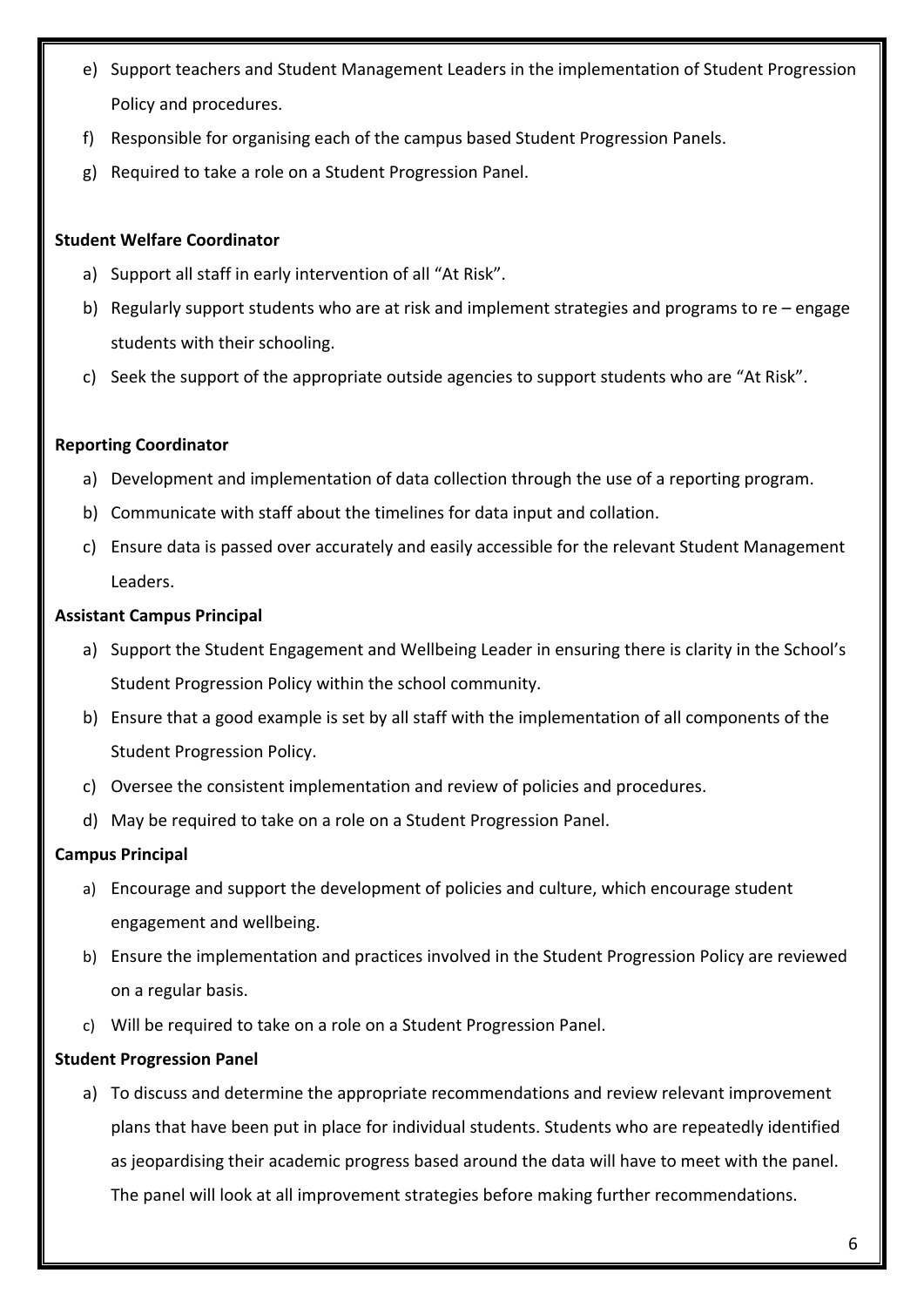b) The Progression Panel will review all information and make recommendations to the College/Campus Principal.

# **Student Progression Panel recommendations may include:**

- Progression to the next year level.
- Further expectations placed on the student and a review date set if student has progressed to the next year level.
- Further referrals to MIPS Program Coordinator and or Welfare Coordinator to discuss alternative programs or pathways for the student.
- Repeating the year level and/or subjects.
- Further opportunities for redemption or to demonstrate meeting the expected AusVELS level.

### **Student Progression Panel will consist of:**

- Principal class member/ or Nominee
- **•** Student Engagement and Wellbeing Leader
- Student Management Leader

# **Standards / Criteria**

# **Attendance:**

Students should have an attendance rate of 90% as a minimum for all subjects.

- (This is indicated in the Williamstown High School Attendance Policy).
- The attendance rate takes into consideration "approved school activities" An example would be an excursion for a subject, or participating in inter school sport.
- The attendance rate takes into consideration "explained" absences.

Pasco Campus = Must supply medical certificate or statutory declarations. Bayview Campus = Must notify Attendance Officer or supply note from parent/guardian explaining absence to Home Group teacher.

### **Achievement:**

ľ

Students should be performing at the expected or above level, as indicated by AusVELS, VCE study designs, VCAL & VET competencies unless formally placed on an Individual Learning Plan (ILP) where differentiated targets are set and used to measure progress.

• Successfully complete all set Common Assessment Tasks, SACs and course work to an acceptable level (minimum of at least 40% on assessable tasks).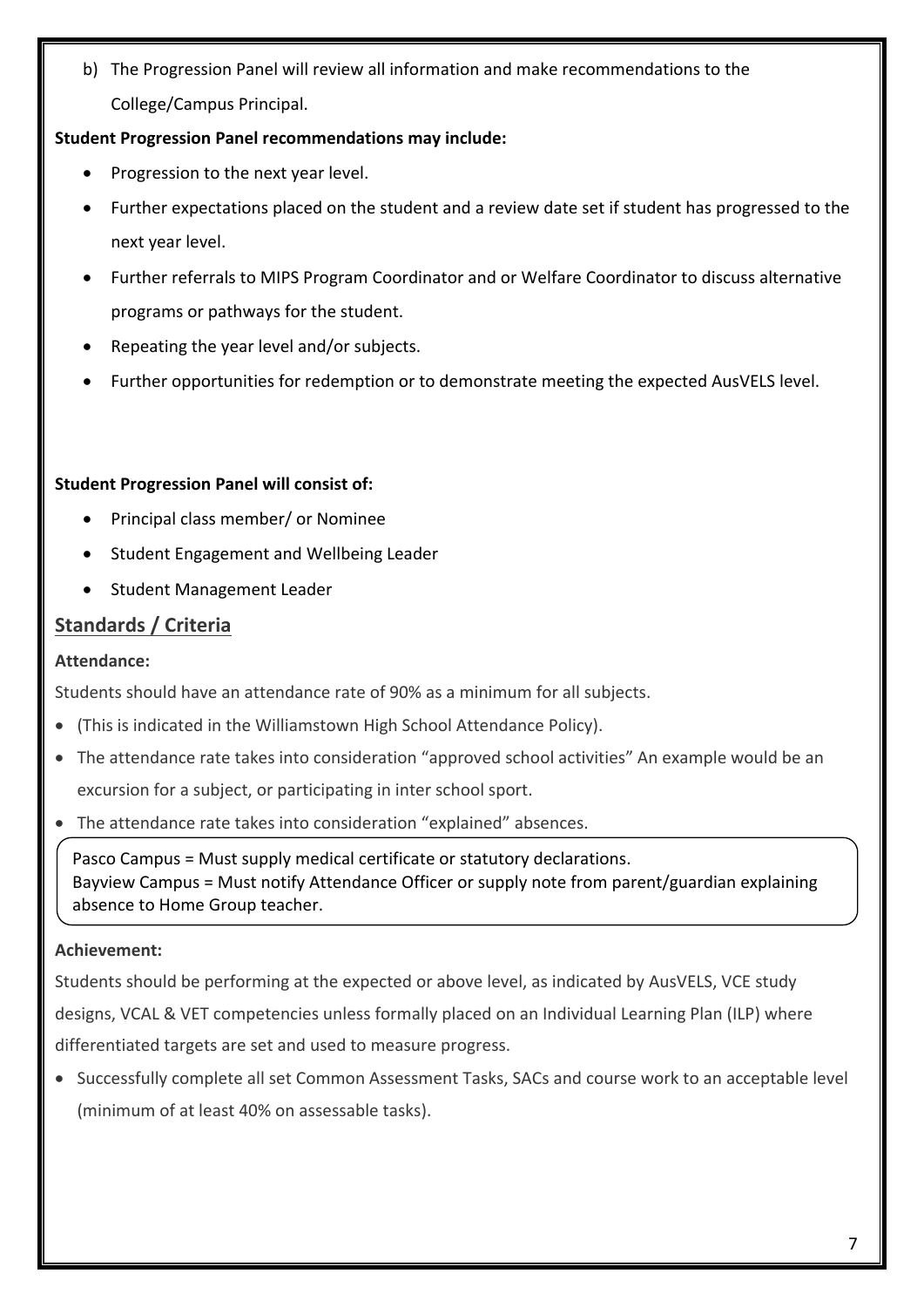# **Attitude:**

Students have demonstrated a consistent and positive work ethic.

- Approaching the subject with a positive and open minded manner.
- Being organised and prepared for each class (including being punctual and having appropriate equipment).
- Using class time effectively and completing all set course work.
- Active participant in class activities and discussions.
- Successfully meeting deadlines for all set tasks.
- Seeking assistance when required or when absent from class.

These performance standards/criteria will be used initially to assess student progress, with the intent to identify if a student has demonstrated the necessary skills, attitude and knowledge to enable them to successfully continue on with their chosen pathway, subject or specific year level.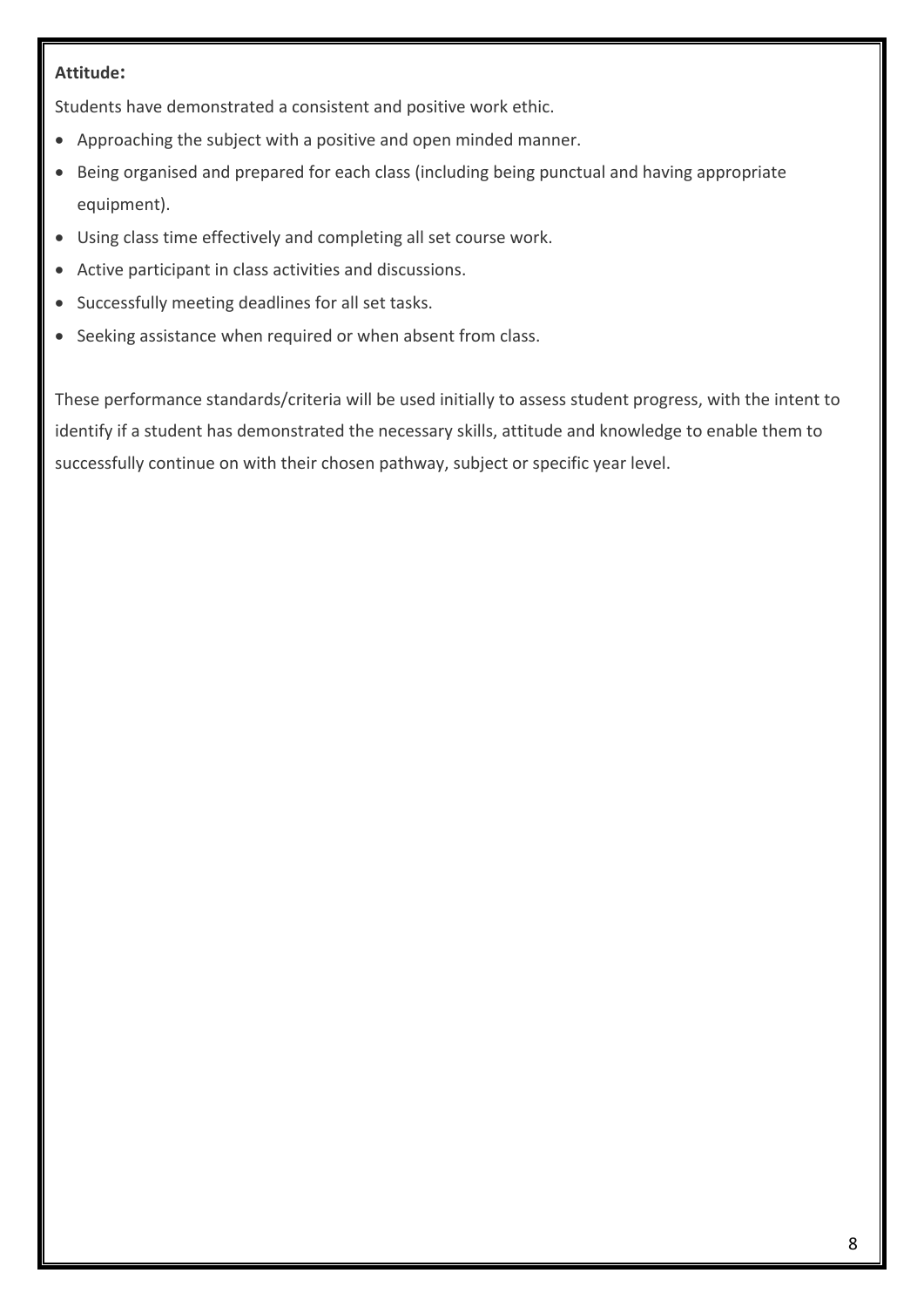# **Progression Policy Implementation Process**

Subject teachers from Years 7 to 11, including VCAL, will assess each student against the standards/criteria **(**Achievement, Attitude**,**  Attendance)

- Data will be collected each semester
- Data to be collected via electronic reporting system, this will be linked to interim reports term 1-3 and will use a similar process during term 2 and 4 for term reports.
- Subject teachers will indicate Yes or No for each area by using data (Attendance), indicative grades (Achievement) and observation (Attitude) for each student in their class. The standards/criteria will assist staff with making these assessments.
- Subject teachers to identify "Students at Risk" on SMT, at any stage during the year when there is a concern around Achievement, Attitude, and Attendance.

SMLs at each year level and SEWL will collate the data to identify students "At Risk". A student is deemed "At Risk" (according to this framework) if they have "Ns" in:

- Year 7, 8, 9: 3 or more subjects 2 or more of Achievement, Attitude**,** Attendance for the subject.
- Year 10 to 11: 2 or more subjects 2 or more of Achievement, Attitude**,** Attendance for the subject.
- VCAL: Not progressively in 2 or more competencies or learning outcomes (in any strand)

SMLs at each year level will communicate and consult with the teachers of the "At Risk" student. This will allow the SMLs to make informed decisions and apply appropriate and relevant support strategies for ongoing improvement. Refer below.

Students who have been identified as "At Risk" will be involved in discussing strategies and develop a plan of action with one or more of the following:

- Parent, Home group Teacher, Relevant SML, SEWL, MIPS, SWC
- Strategies may include one or more of the following:
- I. Student agreements
- II. Attendance Improvement plans
- III. Modified timetable/ program/ILP
- IV. Parent support model
- V. Catch up classes (attendance & achievement criteria)
- VI. MIPS
- VII. SWC support
- VIII. Further redemption work
- IX. Attendance & participation in Head Start Program / Course Confirmation
- X. Literacy and Numeracy Support.

After the above process has been followed a review date must be set. Any student who had previously been identified as being "At Risk" and are still at risk will be referred to the Student Progression Panel.

- The student progression panel is made up of the Principal class member or nominee, SEWL, SML, and or SWC/ MIPS.
- Promotions panel decisions may include:
	- I. Progression to the next year level.
	- II. Further expectations placed on the student and a review date set if student has progressed to next year level.
- III. Further referrals to MIPS Program Coordinator and or Welfare Coordinator to discuss an alternative program or pathway for the student.
- IV. Repeating the year level and/or subjects.
- V. Further opportunities for redemption.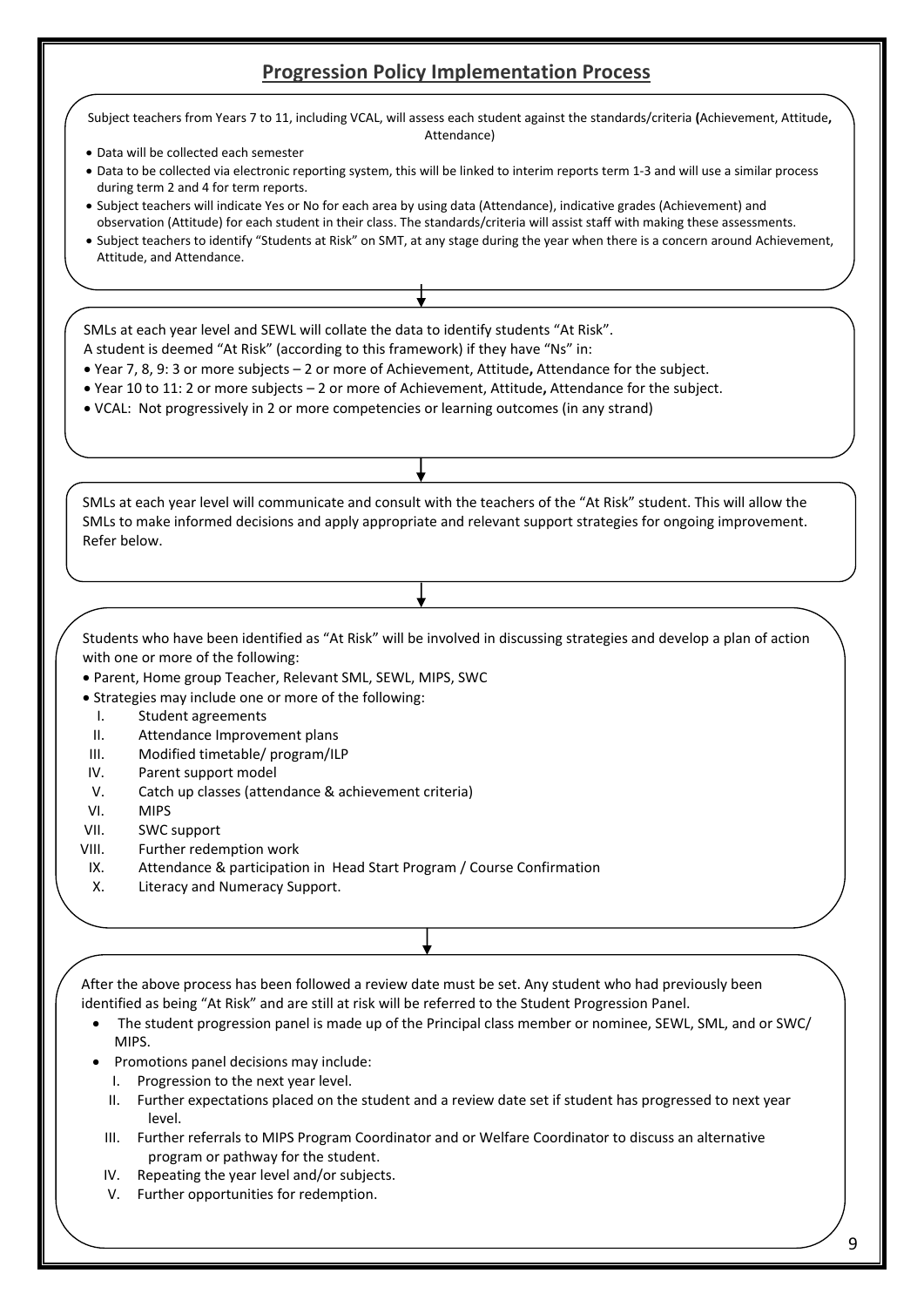

**Student Agreement** 



**Williamstown High School**

#### **RATIONALE:**

All students who are enrolled at Williamstown High School are expected to meet the academic commitments required of them in terms of Achievement, Attitude and Attendance. The School has a responsibility to guide the students in making appropriate choices to maximise the likelihood of success.

#### **AIM:**

To encourage students to review, reflect and evaluate important areas of concern and commit to an improvement plan aimed at the Achievement, Attitude and Attendance.

# **CONTRACT:**

|                                                                                                                                                                                                                                | agree to the following conditions in my Improvement Plan |
|--------------------------------------------------------------------------------------------------------------------------------------------------------------------------------------------------------------------------------|----------------------------------------------------------|
| and will work to meet all the necessary steps put in place to ensure my success.                                                                                                                                               |                                                          |
|                                                                                                                                                                                                                                |                                                          |
|                                                                                                                                                                                                                                |                                                          |
|                                                                                                                                                                                                                                |                                                          |
|                                                                                                                                                                                                                                |                                                          |
|                                                                                                                                                                                                                                |                                                          |
|                                                                                                                                                                                                                                |                                                          |
| Unacceptable progress or failure to comply with the above conditions will result in:                                                                                                                                           |                                                          |
|                                                                                                                                                                                                                                |                                                          |
|                                                                                                                                                                                                                                |                                                          |
|                                                                                                                                                                                                                                |                                                          |
|                                                                                                                                                                                                                                |                                                          |
|                                                                                                                                                                                                                                | Date: $\angle$                                           |
|                                                                                                                                                                                                                                |                                                          |
|                                                                                                                                                                                                                                |                                                          |
|                                                                                                                                                                                                                                |                                                          |
| Signed: <u>Campaigned:</u> (Parent / Guardian)                                                                                                                                                                                 | Date: $\angle$ / $\angle$                                |
|                                                                                                                                                                                                                                |                                                          |
| Signed: Signed: Signed: Signed: Signed: Signed: Signed: Signed: Signed: Signed: Signed: Signed: Signed: Signed: Signed: Signed: Signed: Signed: Signed: Signed: Signed: Signed: Signed: Signed: Signed: Signed: Signed: Signed | Date: $\angle$                                           |
| (Student Management Leader or Engagement Leader)                                                                                                                                                                               |                                                          |
|                                                                                                                                                                                                                                |                                                          |
|                                                                                                                                                                                                                                |                                                          |
|                                                                                                                                                                                                                                |                                                          |
|                                                                                                                                                                                                                                |                                                          |
|                                                                                                                                                                                                                                |                                                          |
|                                                                                                                                                                                                                                |                                                          |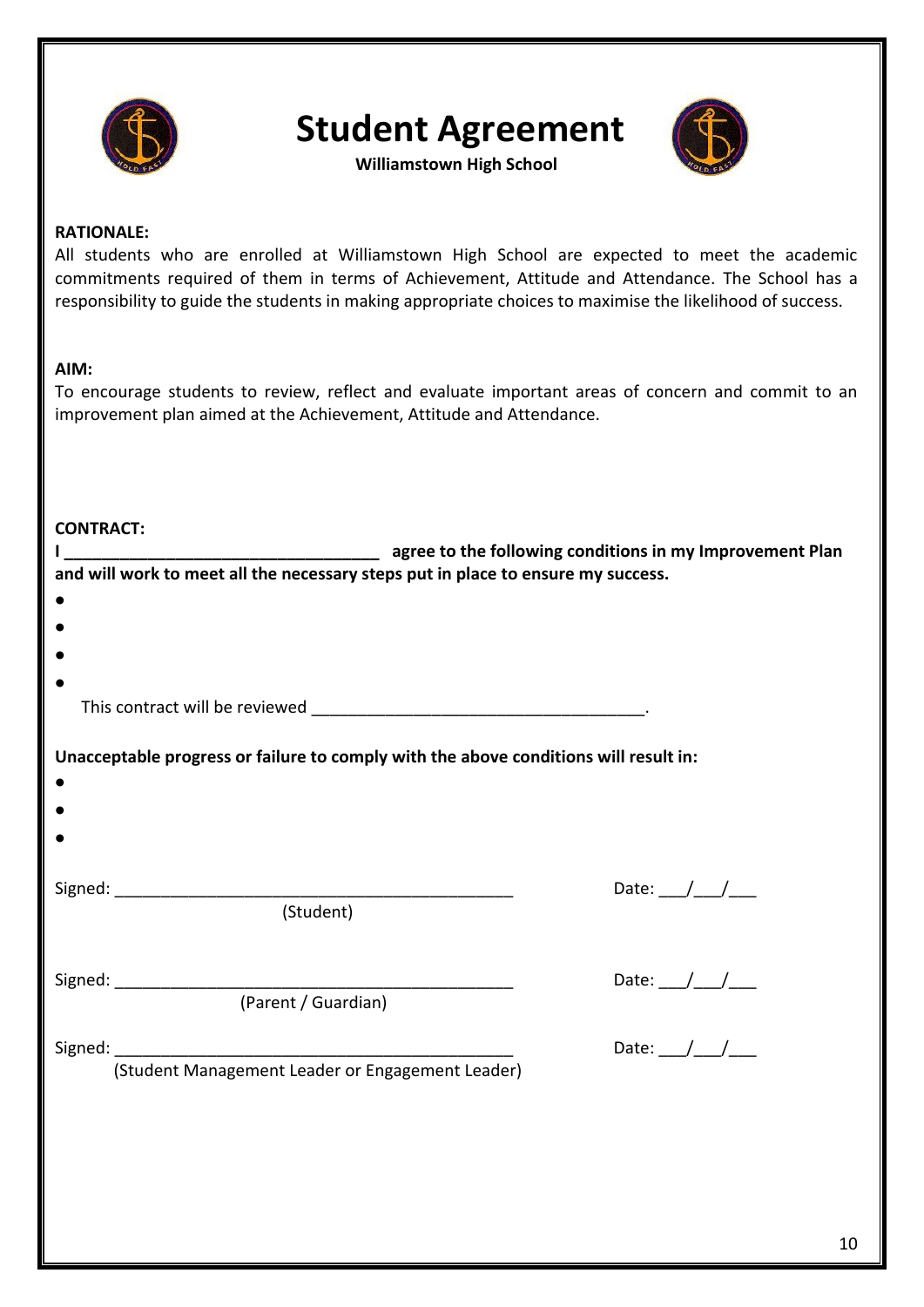# **Student Update**

**Name: Home Group:** 

This is to assist SMLs with implementing the appropriate improvement plan for the above student

| Physical<br>A Potter | 1. Actions: Norm has PE period 1 and 2 on     |                                           |                                        |
|----------------------|-----------------------------------------------|-------------------------------------------|----------------------------------------|
|                      |                                               | 1. Due to Norm's lack of attendance he    | 1. Norm's behaviour is very good; he   |
| Education            | a Thursday. He is consistently late to class. | has not achieved at the expected level.   | listens to instructions and works well |
|                      | 2. Strategies implemented by teacher:         | Norm also needs to hand all assessment    | with others.                           |
|                      | After giving him recess detentions and        | tasks' in and put more effort into his    | 2. Norm needs to improve his           |
|                      | contacting his parents this has not           | work.                                     | attitude when it comes to putting      |
|                      | improved across the semester.                 | 2. He has been given catch up classes and | more effort into his work and          |
|                      |                                               | his parents have been contacted.          | attending more regularly.              |
|                      |                                               |                                           |                                        |
|                      |                                               |                                           |                                        |
|                      |                                               |                                           |                                        |
|                      |                                               |                                           |                                        |
|                      |                                               |                                           |                                        |
|                      |                                               |                                           |                                        |
|                      |                                               |                                           |                                        |
|                      |                                               |                                           |                                        |
|                      |                                               |                                           |                                        |
|                      |                                               |                                           |                                        |
|                      |                                               |                                           |                                        |
|                      |                                               |                                           |                                        |
|                      |                                               |                                           |                                        |
|                      |                                               |                                           |                                        |
|                      |                                               |                                           |                                        |
|                      |                                               |                                           |                                        |
|                      |                                               |                                           |                                        |
|                      |                                               |                                           |                                        |
|                      |                                               |                                           |                                        |
|                      |                                               |                                           |                                        |
|                      |                                               |                                           |                                        |
|                      |                                               |                                           |                                        |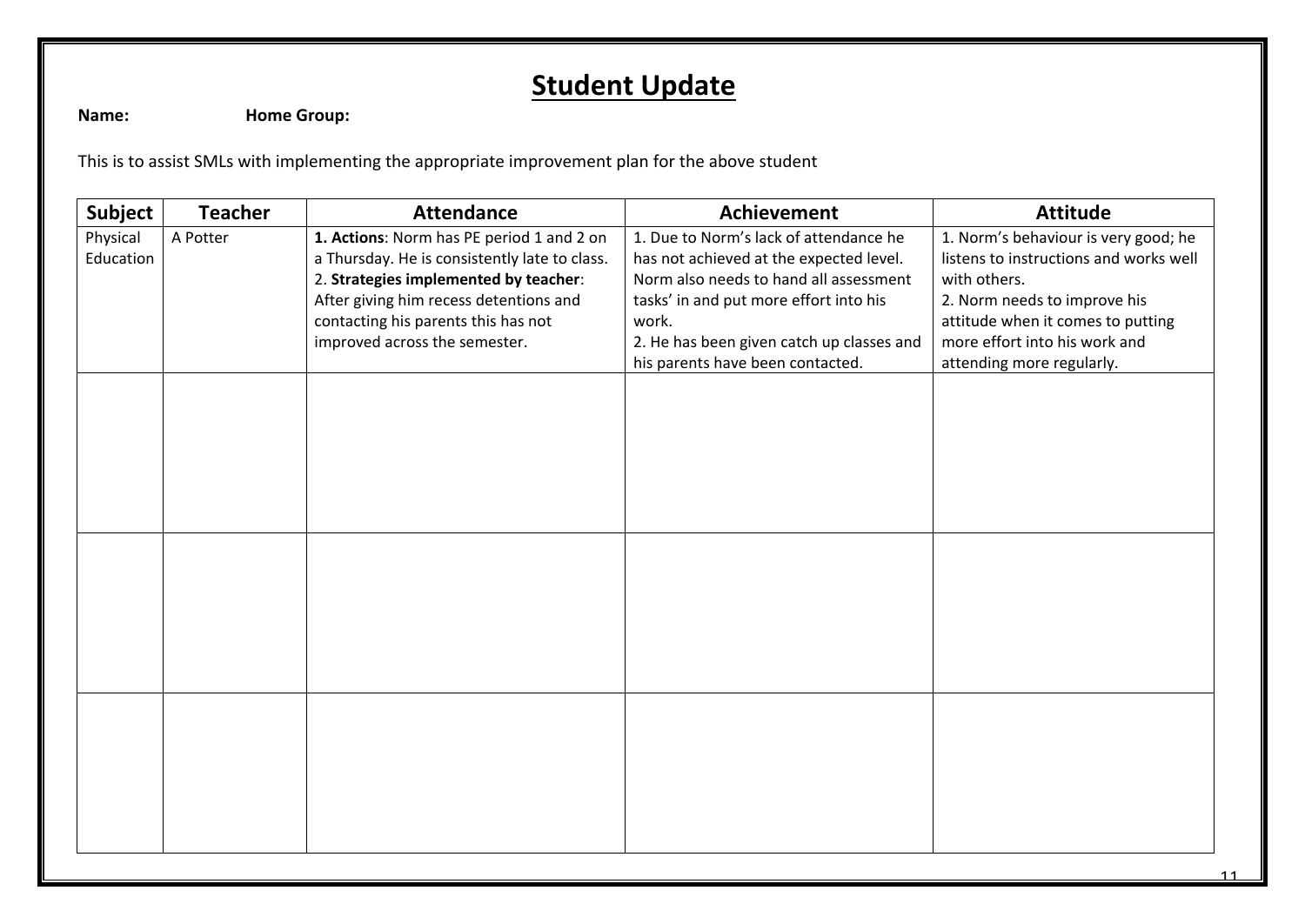# **Glossary**

**At Risk:** Concerning patterns of behaviour in the areas of attitude, attendance or achievement.

**SML:** Student Management Leader.

**SEWL:** Student Engagement and Wellbeing Leader.

**SWC:** Student Welfare Coordinator.

**HG teacher:** Home Group teacher.

**SMT:** Student Management Tool

**Support Mechanisms:** Developing a plan of action to support a student. The strategies can be seen under "students" in the Progression Policy implementation process.

**MIPS:** Managing Individual Pathways.

**Improvement plans:** A plan that is targeted at improving a specific need of a student. This is to be negotiated between the SML, student and the parent. It can be based around any of the key areas of attitude, attendance or achievement Attitude = Behaviour management plan or monitor book Attendance = Attendance improvement plan

Achievement = Complete a student update and negotiate a work plan.

**Approved school activities:** This is where the student is participating in a planned school event and will miss regular class time. These events are always approved by the Campus Assistant Principal.

### **Explained Absences:**

Pasco Campus: Students need to supply a medical certificate or statutory declaration. Bayview Campus: Must notify Attendance Officer. Students must also supply a written note to HG teacher.

**VELS:** Victorian Essential Learning Standards

**VCE:** Victorian Certificate of Education

**VCAL:** Victorian Certificate of Applied Learning

**VET:** Vocational Education and Training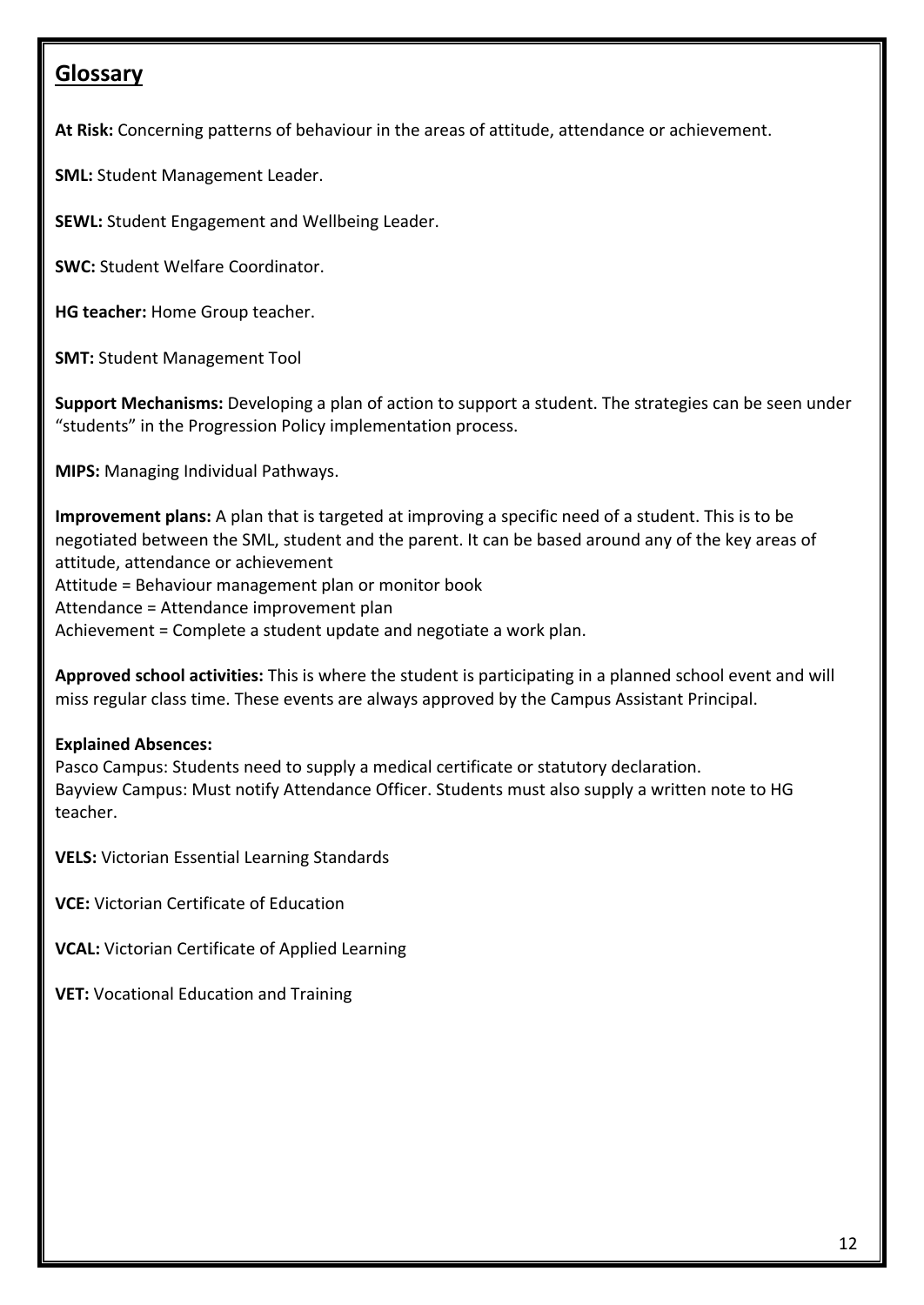# **EVALUATION AND REVIEW**

As part of an ongoing evaluation process the Student Engagement and Wellbeing Team will review the effectiveness of the Progression Policy at the conclusion of each semester. Improvements to the processes and procedures will be adapted when required. Once ratified by School Council, this policy will be reviewed in line with the school's strategic plan.

#### **CONSULTATIVE PROCESS**